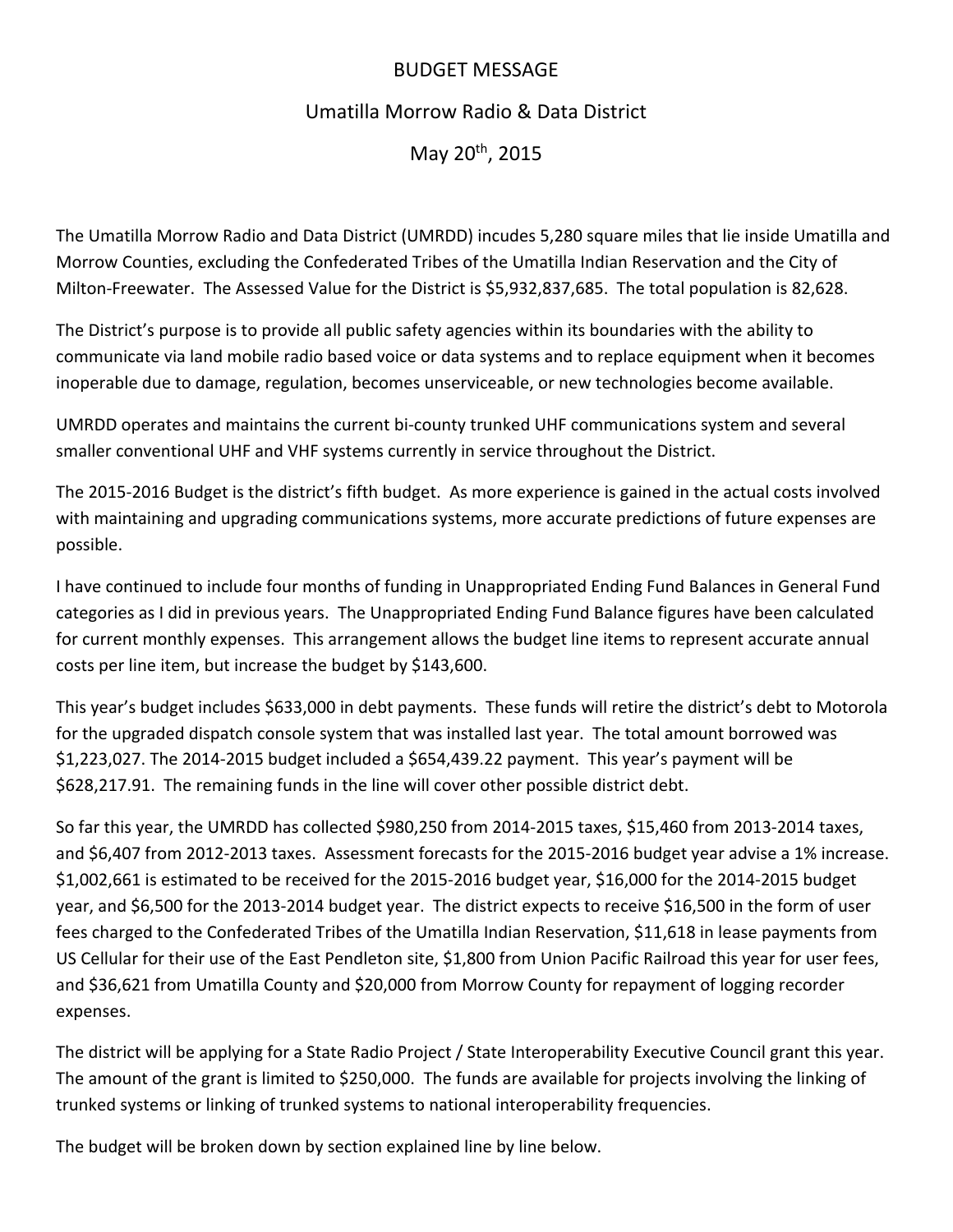## I. Personnel Services

- A. Administrator Salary: No change.
- B. Administrative/Technical Assistant Salary: Increased to \$43,930 with a 2.5% step increase and a 1.7% COLA increase and \$1,000 added for possible overtime.
- C. Communication Technician: Increased to \$72,940 with a 2.5% step increase and a 1.7% COLA increase and \$2,000 added for possible overtime.
- D. Payroll Taxes: Based on a book keeper estimate.
- E. PERS: These costs will be going up from last year. This estimate is based on percentage increases from 2012‐2013 budget numbers with our current payroll figures.
- F. Medical Insurance: The District pays \$1,000/month towards each employee's medical insurance costs. This item has increased with the addition of another employee who has multiple dependents. The cost of this employee's insurance is in excess of the \$1,000/month that the District pays. The District will be subtracting an extra \$9,300 from the employees pay to make up the difference.
- G. Workers Comp: Based on historical cost and increases in personnel.
- H. Life Insurance: Based on historical cost and increase in personnel.
- I. Long Term Disability: Based on historical cost and increase in personnel.
- II. Materials and Services
	- A. Professional Services: For small projects outside of the District Administrator's field of expertise.
	- B. Voice System Maintenance: Based on historical costs.
	- C. IT Services: Based on historical costs.
	- D. Microwave System Maintenance: Based on historical costs.
	- E. Subscriber Unit Maintenance: This line will increase in anticipation of more maintenance for older subscriber units.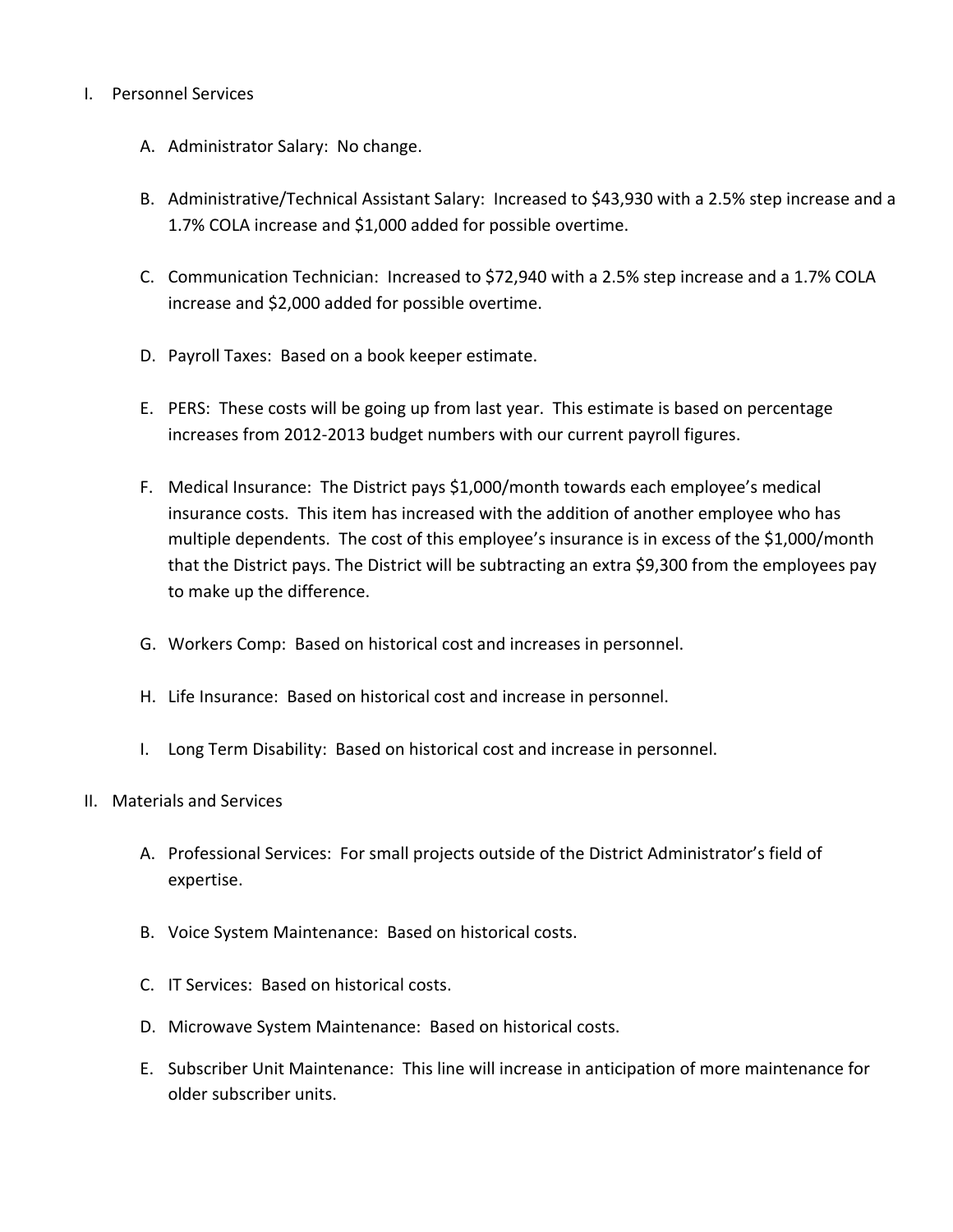- F. Office Supplies and Maintenance: Estimation of costs associated with the District Administrator's office equipment and consumables.
- G. Notifications and Publication: Estimation of costs associated with required publications.
- H. Training/Travel: Provide additional training for the newly hired Communication Tech position. It will also fund travel to meetings and training sessions in the region including the annual SDAO conference.
- I. Office Space Rent: Historical costs.
- J. Warehouse Rent: No longer required.
- K. Dues/Fees: Estimation based on professional association dues, audit submission fee, and Oregon Association of Public‐Safety Communications Officials (APCO fees).
- L. Subscriber Unit Software Maintenance: Based on possible costs.
- M. Insurance: Historical costs.
- N. Annual Audit: Historical costs.
- O. Elections: Based on historical costs.
- P. Cell Phone and Data Card: Based on historical costs.
- Q. Protective Clothing and Equipment: Clothing and safety equipment for the district staff.
- R. Test Equipment Maintenance: Increased due to more test equipment.
- S. Vehicle Expenses: Based on historical costs and the cost of continuing to outfit a vehicle as well as maintaining the communications trailer.
- T. Legal Expenses: Minimal costs are expected, but funds should be available.
- U. Board Expenses: Historical costs.
- V. Bookkeeping Contract: Historical Costs.
- W. Bi‐County Computer Aided Dispatch System: No longer needed.
- X. Technical Support: No longer needed.